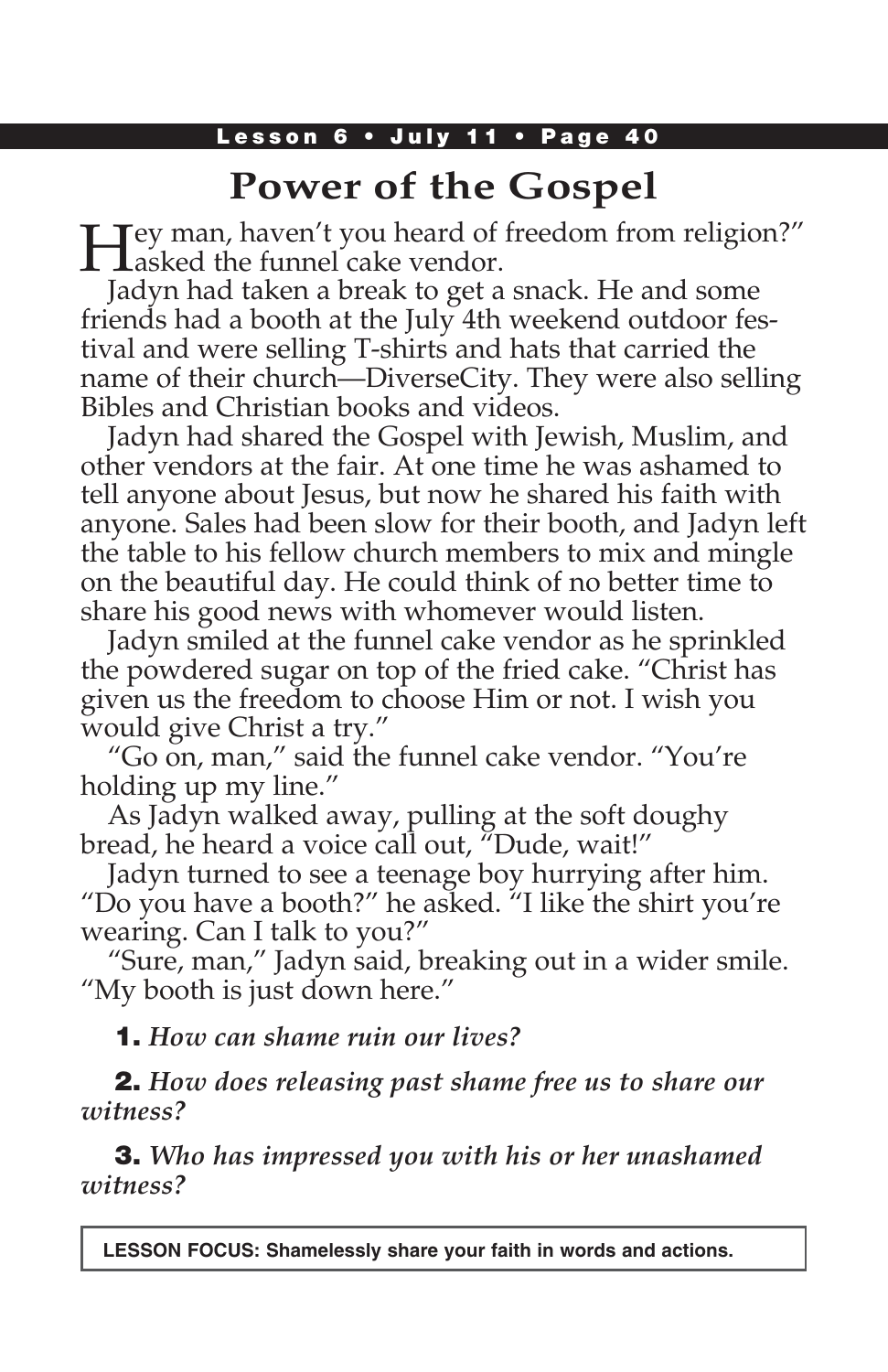### Paul's Gratitude

#### *Romans 1:8-10, KJV*

**8 First, I thank my God through Jesus Christ for you all, that your faith is spoken of throughout the whole world.**

**9 For God is my witness, whom I serve with my spirit in the gospel of his Son, that without ceasing I make mention of you always in my prayers;**

**10 Making request, if by any means now at length I might have a prosperous journey by the will of God to come unto you.**

*Romans 1:8-10, NIV*

**8 First, I thank my God through Jesus Christ for all of you, because your faith is being reported all over the world. 9 God, whom I serve in my spirit in preaching the gospel of his Son, is my witness how constantly I remember you 10in my prayers at all times; and I pray that now at last by God's will the way may be opened for me to come to you.**

Paul began the Book of Romans as he did many of his other letters, with a humble acknowledgment of his appointment by God as an apostle, and a summary of his mission.

Paul's first thought about these believers was gratitude to God for their responsive faith, especially in the epicenter of one of the world's most significant superpowers ever. Rome's domain stretched across Europe, North Africa, and into Asia. God, in His sovereignty, chose this kingdom, at this time in their history, to serve as a conduit for the Gospel. Word of new ideas and stimulating philosophies traveled rapidly along Roman trade routes.

Calling upon God as his witness, Paul testified to the fact that these young believers in Rome were constantly in the center of his prayers—and of course, of his consciousness as he served the church in other parts of the known world. He used words like "constantly" and "at all times" (vss. 9-10) to highlight how much he thought about these people. He wanted them to know that their persistence in the faith did not go unnoticed by him—or, humanly speaking, by the God of the universe to whom he directed his frequent prayers.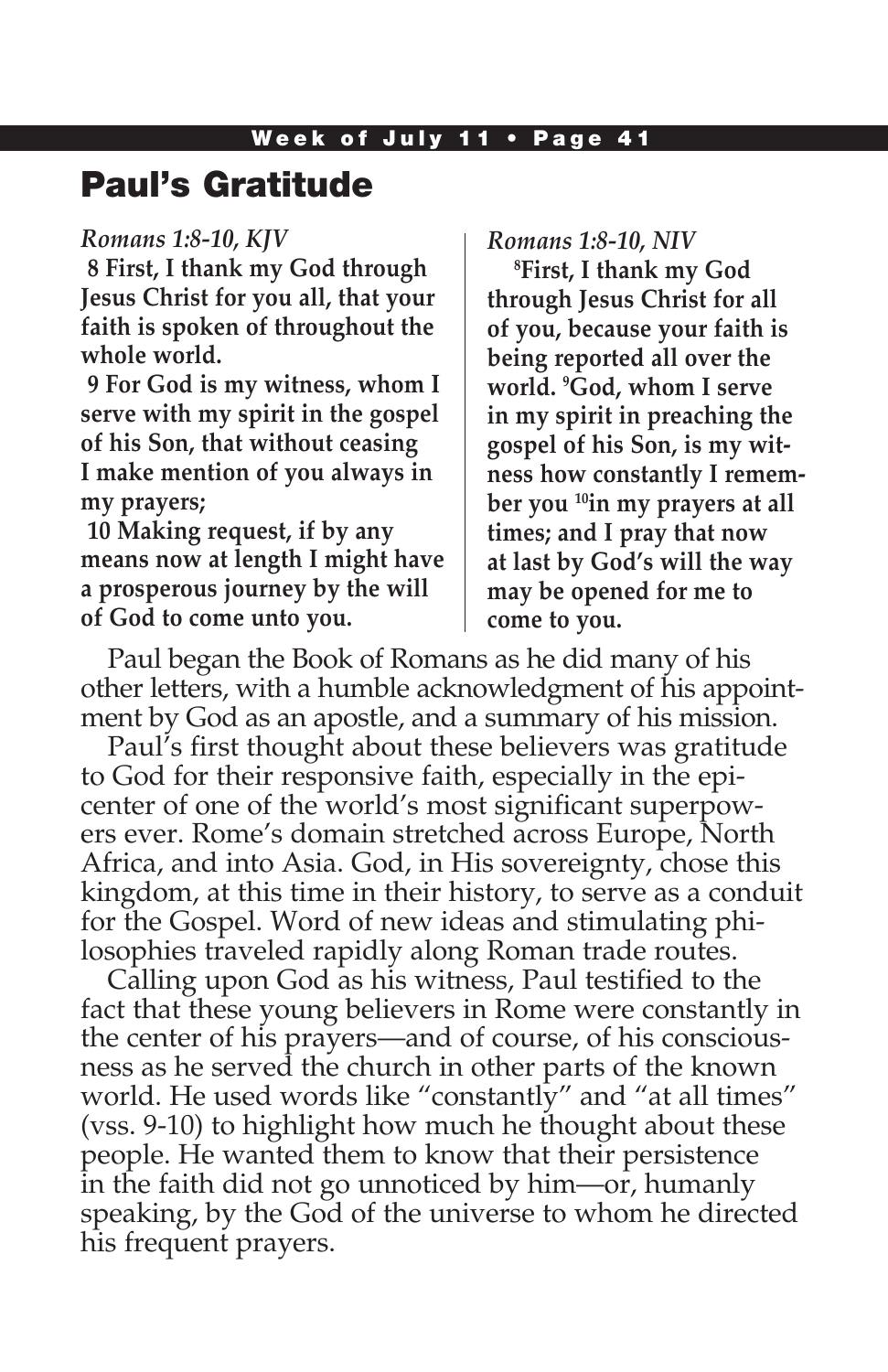#### Week of July 11 • Page 42

The God to whom Paul prayed is the heavenly Father he also served by preaching the gospel of redemption and reconciliation. This was a dangerous task for Paul, whose teachings were seen as a challenge to the power and authority of the Roman Empire. Of course, Paul had no political ambitions whatsoever, so the Caesars' political concerns were unfounded. Paul had been anxious to make it to Rome, but had been thwarted up to that point. It wasn't until Paul appealed to Caesar that the apostle was able to secure free passage to the city to which he longed to visit.

4. *Why was Paul grateful for the believers in Rome?* 

# 5. *What had long been a traveling goal of Paul?*

## Paul's Longing

### *Romans 1:11-13, KJV*

**11 For I long to see you, that I may impart unto you some spiritual gift, to the end ye may be established;**

**12 That is, that I may be comforted together with you by the mutual faith both of you and me. 13 Now I would not have you ignorant, brethren, that oftentimes I purposed to come unto you, (but was let hitherto,) that I might have some fruit among you also, even as among other Gentiles.**

#### *Romans 1:11-13, NIV*

**11I long to see you so that I may impart to you some spiritual gift to make you strong— 12that is, that you and I may be mutually encouraged by each other's faith. 13I do not want you to be unaware, brothers and sisters, that I planned many times to come to you (but have been prevented from doing so until now) in order that I might have a harvest among you, just as I have had among the other Gentiles.**

Paul continued in his praise of the Roman believers by pulling the curtain back on his motives. He longed deeply to see these new followers of Christ so that they could benefit from each other's spiritual gifts.

It can easily be argued that the Lord blessed Paul with many spiritual gifts including teaching and encouragement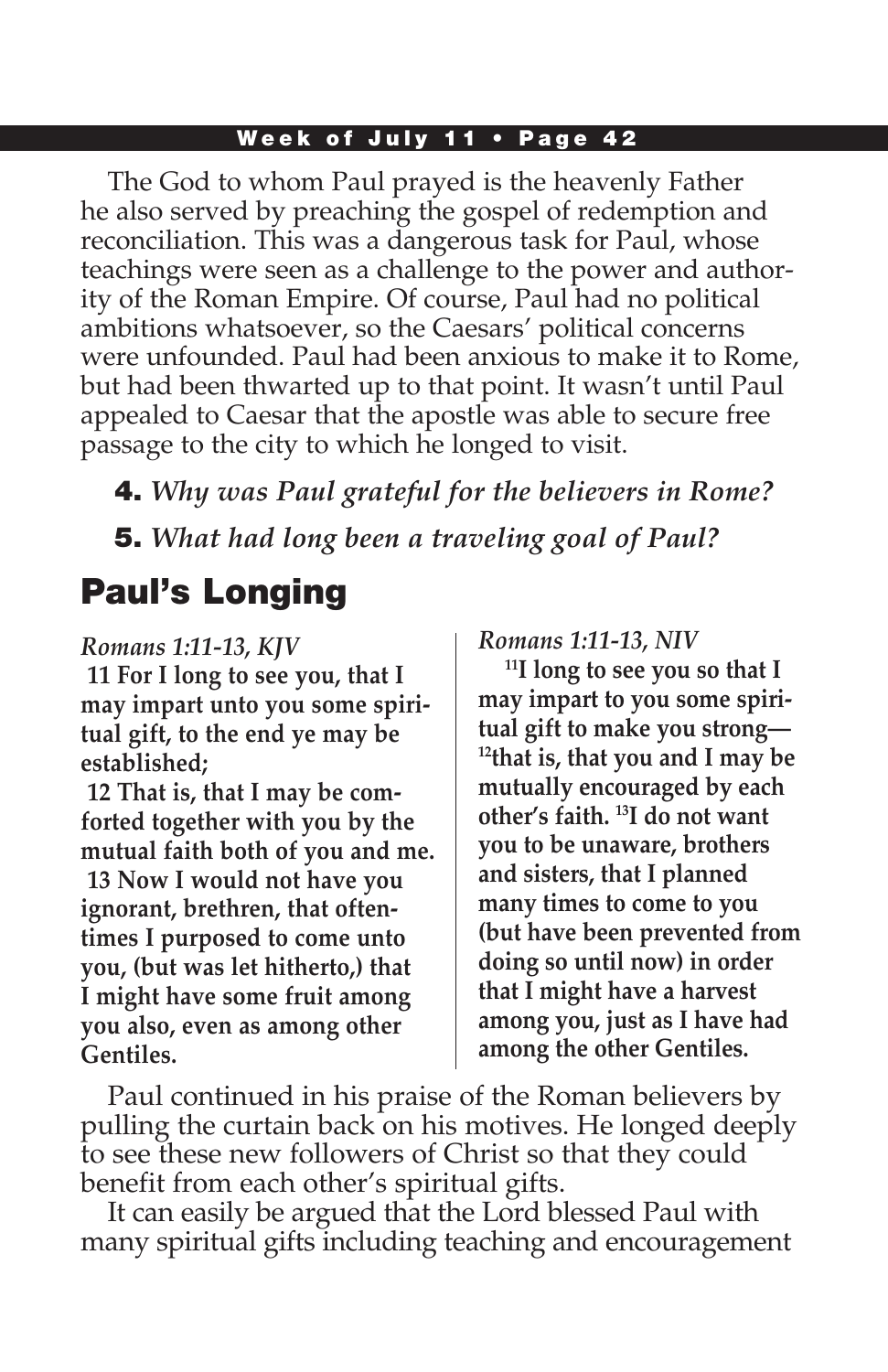#### Week of July 11 . Page 43

(Rom. 12:7-8). In his humility, the apostle also acknowledged that he would benefit from the reciprocation of encouragement and faith-building. Along with spiritual gifts, God gives us all (even the apostles!) spiritual gaps that can only be filled by the gifts of other believers. In this way, the Holy Spirit keeps us utterly dependent upon one another for our spiritual health.

Paul assured the Romans that, many times, he intended to come see them but had been thwarted in doing so perhaps because of crises that needed to be addressed within the church or because of persecution from without. In any case, those obstacles looked as if they were going to be removed, and Paul was ready to make his way to see these eager followers of Jesus. In preparation for this visit, he penned this letter to the Romans in order to give them something to meditate upon before he arrived.

Paul reaffirmed that his mission was to the Gentiles. Paul was hoping to see the same type of spiritual fruit among the non-Jews he had seen throughout his missionary travels.

6. *What did Paul hope for in his relationship with the Roman believers, whom he would be meeting for the first time?*

7. *What was Paul's motivation to get to Rome?* 

# Never Ashamed of the Gospel

*Romans 1:14-17, KJV*  **14 I am debtor both to the Greeks, and to the Barbarians; both to the wise, and to the unwise.**

**15 So, as much as in me is, I am ready to preach the gospel to you that are at Rome also. 16 For I am not ashamed of the gospel of Christ: for it is the power of God unto salvation to** 

*Romans 1:14-17, NIV*

**14I am obligated both to Greeks and non-Greeks, both to the wise and the foolish. 15That is why I am so eager to preach the gospel also to you who are in Rome.**

**16For I am not ashamed of the gospel, because it is the power of God that brings salvation to everyone who**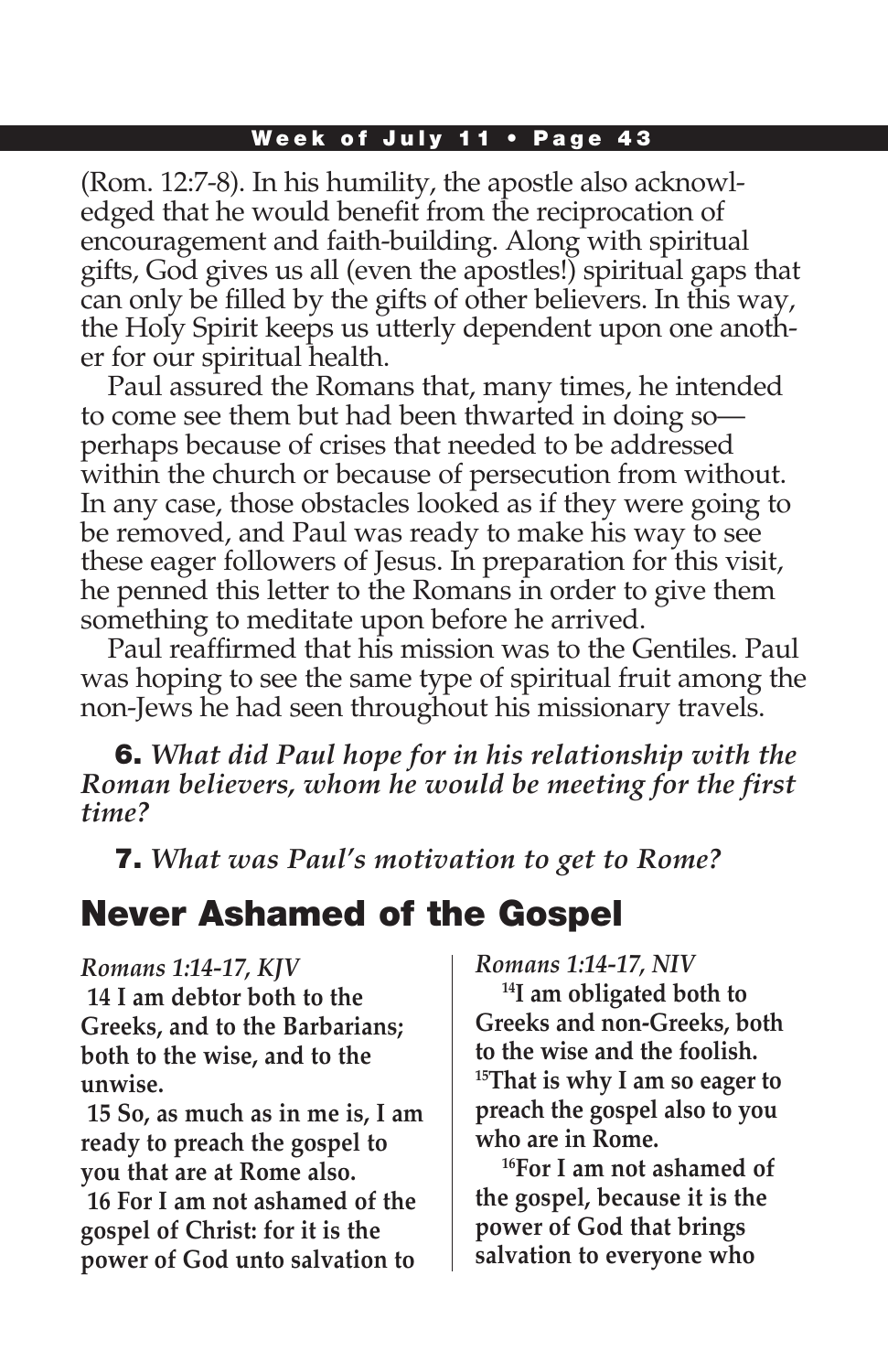#### Week of July 11 • Page 44

**every one that believeth; to the Jew first, and also to the Greek.**

**17 For therein is the righteousness of God revealed from faith to faith: as it is written, The just shall live by faith.**

**believes: first to the Jew, then to the Gentile. 17For in the gospel the righteousness of God is revealed—a righteousness that is by faith from first to last, just as it is written: "The righteous will live by faith."**

Paul was driven by a sense of obligation to get the Gospel to the Gentiles. In addition to Greeks and non-Greeks, Paul was ready to preach to the wise and the foolish. He was not addressing intellectual capacity here. Rather, he intended to convey the Good News to people of all walks of life. God does not show favoritism.

Paul's famous admonition, "I am not ashamed of the gospel," has inspired countless believers to share the Good News of Jesus in contexts that are hostile to anyone who identifies with Christ. Paul was never embarrassed to convey the hope of the Gospel—even to those who mocked him. The power of the Gospel—namely, the ability to redeem and restore the most reprobate heart—is unmatched by any philosophical system or therapeutic system. Paul reiterated that the Jews had "first dibs" on acknowledging Jesus as their Messiah. Once the good news had been preached to them, however, the Holy Spirit turned Paul's attention to all the known world.

The righteousness of Christ is imputed to the one who experiences saving faith. In fact, it is only through faith that one can be reconciled with God. It is by this faith that the righteous live and bear fruit for the Kingdom. Any good works are a result of, and evidence of, saving faith—they are not the things that gain us God's favor. Faith alone is what drives the heart of the follower of Christ.

### 8. *To whom did Paul feel obligated when it came to preaching the Gospel?*

9. *What is the relationship between righteousness and faith?*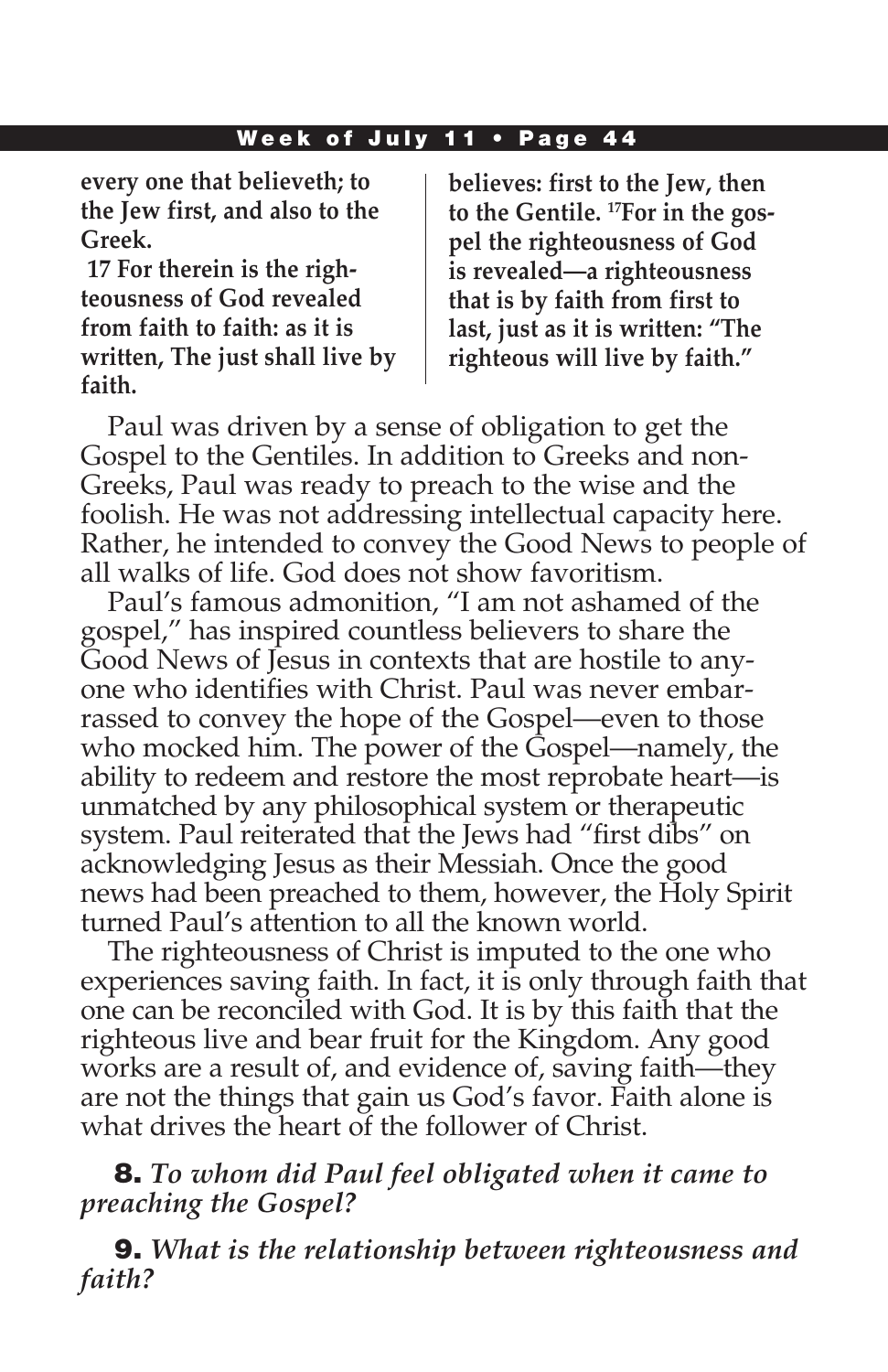## A Living Epistle

We come into visual proximity of countless strangers every single day—people we may never notice but who take notice of us. Within seconds, people subconsciously analyze one another. Many of our assumptions are incorrect; other perceptions are accurate. Without words, we speak.

When we speak words, we reveal our hearts. So what are we saying when we speak—are we being salt to the world around us? Is the light of God's love on display in the way a lamp illuminates from the table, or is a city on a hill visible from afar? Is our speech tempered and modest, or is it abrasive, crude, or offensive?

We are commanded to be "living epistles," living letters that are a constant witness and an example of righteousness that is seen and read by anyone. As Paul told the Corinthians, "You yourselves are our letter, written on our hearts, known and read by everyone" (2 Cor. 3:2). Our character displays our faith; our words reveal our wisdom and our works display our conviction and integrity. As we walk in unity in the faith and obedience to Christ, people are drawn to Him, and the opportunity to witness is presented.

Prior to his salvation, Paul thought his persecution of Christians was a righteous cause. When the Lord saved him, Paul abandoned everything he used to be in order to embrace who God ordained him to be. "Forgetting what is behind and straining toward what is ahead, I press on toward the goal to win the prize for which God has called me heavenward in Christ Jesus" (Phil. 3:13-14).

10. *How can we be "living letters" for Christ in our everyday lives?*

11. *What do you need to leave behind in your life to unashamedly share your faith?* 

12. *Can you be only a "silent witness" for Christ? Explain your answer.*